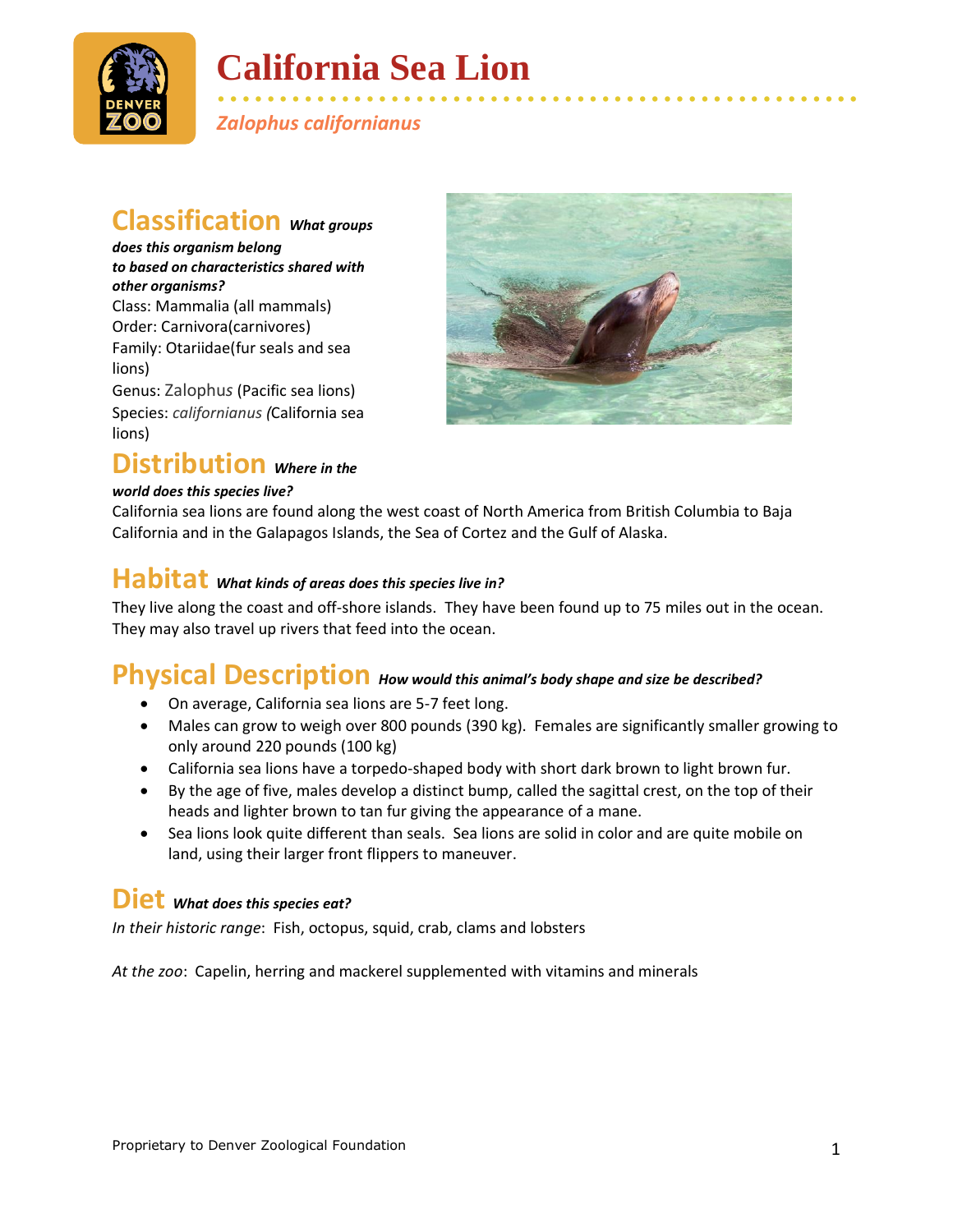

# **California Sea Lion**

• • • • • • • • • • • • • • • • • • • • • • • • • • • • • • • • • • • • • • • • • • • • • • • • • • • • *Zalophus californianus*

#### **Predators** *What eats this species?*

Sharks and orcas

#### **Social Organization** *How does this animal interact with others of its species?*

California sea lions are highly social animals gathering in large groups called "colonies". They often rest closely packed together on land or float together in the water. During breeding season, adult males called bulls, battle for dominance and establish territories. Each male attracts a group of up to 20 females to breed with. Before giving birth, females gather at a rookery, a beach or rocky outcropping.

#### **Life Cycle** *How does this species mate, raise young, grow and develop?*

After a gestation of 9 to 11 months, females give birth to a single pup born fully furred with eyes open. Newborn pups are able to move around within 30 minutes after birth. The mother sea lion stays with the pup for up to 6 days before venturing back into the ocean to feed. Sea lion mothers feed for 2 to 5 days then return to nurse. This cycle is continued for almost a year until the pups are weaned. Pups can digest fish at 3 months old, but continue to nurse. Under their mother's protection, the pups will begin to venture into deeper water to feed. They leave their mother after about a year. Sea lions live from 12 to 30 years in the wild.

#### **Adaptations** *What physical and behavioral characteristics enable this animal to survive and thrive?*

- Sea lions have small **external ear flaps** and can hear as well as humans on land. In the water, their hearing is exceptional – they can hear higher frequency sounds than humans.
- California sea lions are marine mammals with limbs that are modified as **flippers**. When swimming, sea lions are propelled by their large front flippers while the rear flippers act like rudders that help steer. Flippers enable sea lions to swim long distances and dive deep to find food. Sea lions are also adapted for movement on land. They can rotate their rear flippers forward for improved mobility on land.
- Sea lions have **streamlined bodies** that enable them to swim at speeds of 25 to 30 miles per hour. When submerged for long periods (5-10 minutes), a sea lion will decrease its heart beat to reduce the amount of oxygen needed.

## **Collection Connection**

- Six California sea lions live at Denver Zoo. Three of these animals were rescued by The Pacific Marine Mammal Center in Laguna Beach, California. When they were not able to be rereleased successfully, Nick, Maverick and Duke came to live at Denver Zoo.
	- o **Nick** is the largest sea lion. He was born June 14, 2007. Because he was rescued, he came to the Zoo when he was less than a year old. He has the loudest bark and you can often hear him when visiting the Zoo.
	- o **Duke** was born around June 15, 2014. Denver Zoo is not sure of his birthday because he was rescued. He is always very focused when training with staff.
	- o **Maverick** was also born around June 15, 2014. Maverick loves to learn and has an orange tag attached to one of his flippers.